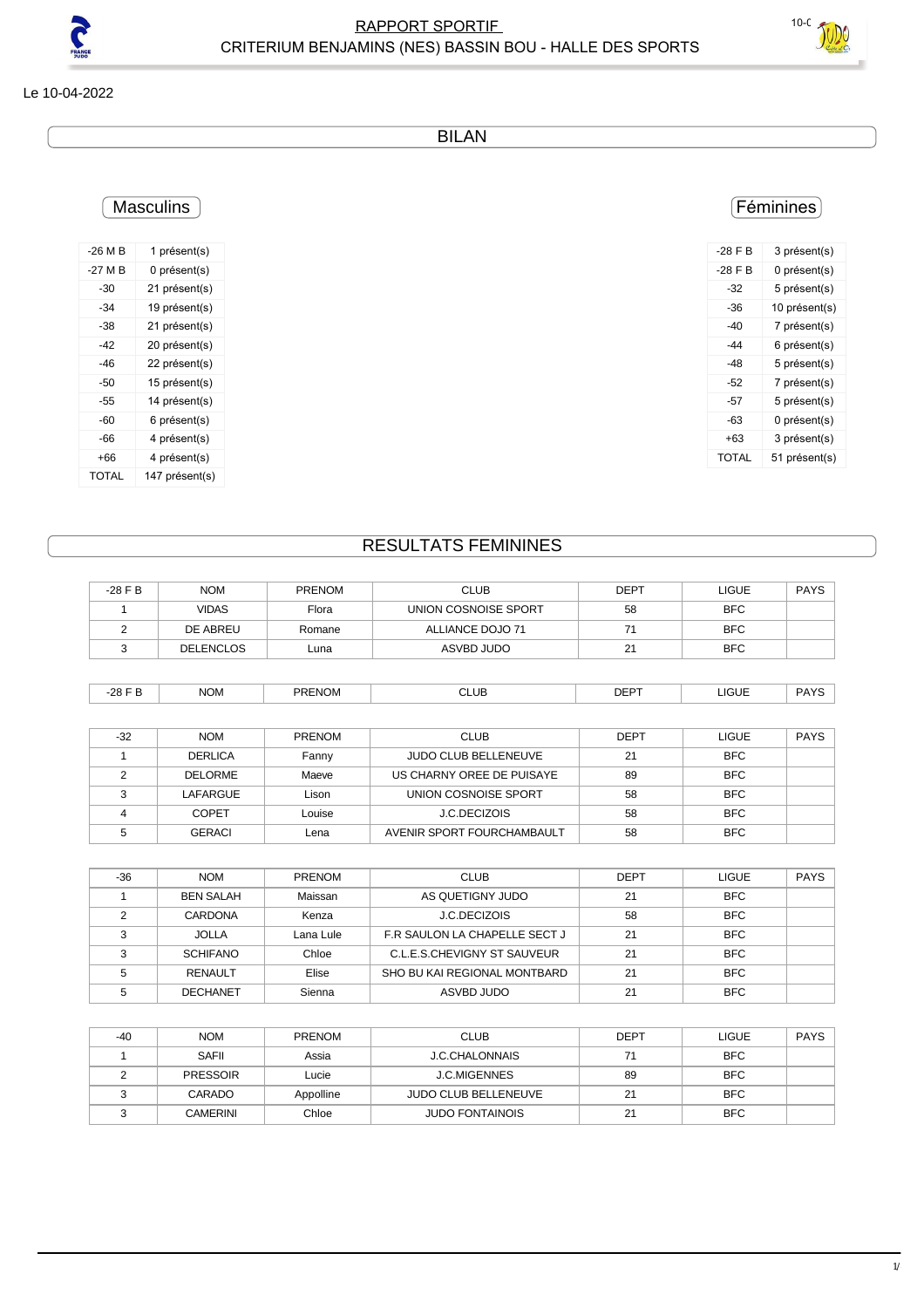

#### RAPPORT SPORTIF CRITERIUM BENJAMINS (NES) BASSIN BOU - HALLE DES SPORTS



| $-44$ | <b>NOM</b>           | PRENOM     | <b>CLUB</b>                  | <b>DEPT</b> | LIGUE      | PAYS |
|-------|----------------------|------------|------------------------------|-------------|------------|------|
|       | LIEUTET              | Melissa    | AS QUETIGNY JUDO             | 21          | <b>BFC</b> |      |
|       | <b>PIOT</b>          | Agathe     | <b>J.C.MIGENNES</b>          | 89          | <b>BFC</b> |      |
|       | DECHELOTTE-<br>PETIT | Clementine | A.M.CHATENOY LE ROYAL        | 71          | <b>BFC</b> |      |
|       | <b>CHAMPION</b>      | Oksana     | <b>JC VILLENEUVE/S/YONNE</b> | 89          | <b>BFC</b> |      |

| -48 | <b>NOM</b>           | <b>PRENOM</b> | <b>CLUB</b>                | <b>DEPT</b> | <b>LIGUE</b> | PAYS |
|-----|----------------------|---------------|----------------------------|-------------|--------------|------|
|     | <b>BARBOUCHI</b>     | Malak         | <b>JUDO CLUB DIJONNAIS</b> | 21          | <b>BFC</b>   |      |
|     | SEBELLIN             | Melanie       | AS QUETIGNY JUDO           | 21          | <b>BFC</b>   |      |
|     | ABDELLATIF           | Charline      | <b>JUDO CLUB CLEMENTIN</b> | 89          | <b>BFC</b>   |      |
|     | MOUSSU               | Maiwenn       | US CHARNY OREE DE PUISAYE  | 89          | <b>BFC</b>   |      |
|     | <b>BLOT FONTAINE</b> | Isaline       | <b>ESCN JUDO</b>           | 58          | <b>BFC</b>   |      |

| $-52$ | <b>NOM</b>      | <b>PRENOM</b> | <b>CLUB</b>                       | DEPT | <b>LIGUE</b> | PAYS |
|-------|-----------------|---------------|-----------------------------------|------|--------------|------|
|       | <b>VILLEMIN</b> | Julie         | JUDO CLUB DE MARSANNAY LA<br>COTE | 21   | <b>BFC</b>   |      |
|       | <b>GULER</b>    | Alya          | <b>JUDO CLUB CLEMENTIN</b>        | 89   | <b>BFC</b>   |      |
|       | REFALO          | Lucie         | <b>SENS ARTS MARTIAUX</b>         | 89   | <b>BFC</b>   |      |
|       | <b>BARAOUZ</b>  | Chaima        | AUXR JUDO                         | 89   | <b>BFC</b>   |      |

| $-57$ | <b>NOM</b>     | <b>PRENOM</b>      | <b>CLUB</b>               | <b>DEPT</b> | <b>LIGUE</b> | PAYS |
|-------|----------------|--------------------|---------------------------|-------------|--------------|------|
|       | <b>NICOLLE</b> | Maylie             | DOJO NIVERNAIS            | 58          | <b>BFC</b>   |      |
|       | RENAUD         | <b>Fleur Marie</b> | <b>SENS ARTS MARTIAUX</b> | 89          | <b>BFC</b>   |      |
|       | <b>AUGER</b>   | Alicia             | A.S.AMIC.VAUZELLES        | 58          | <b>BFC</b>   |      |
|       | <b>PREAUX</b>  | Emma               | <b>ESCN JUDO</b>          | 58          | <b>BFC</b>   |      |
|       | <b>DUPONT</b>  | Melina             | MACON JUDO                | 71          | <b>BFC</b>   |      |

| <b>NOM</b><br>LIGUE<br><b>PRENOM</b><br>CLUB<br>$DEF^-$<br>-ರು<br>$ -$ |
|------------------------------------------------------------------------|
|------------------------------------------------------------------------|

| $+63$ | <b>NOM</b>     | <b>PRENOM</b> | <b>CLUB</b>               | DEPT | <b>LIGUE</b> | <b>PAYS</b> |
|-------|----------------|---------------|---------------------------|------|--------------|-------------|
|       | <b>BLUZAT</b>  | Leyna         | <b>JC SEMUR EN AUXOIS</b> | 21   | <b>BFC</b>   |             |
|       | <b>FOLLAIN</b> | Noemie        | AS QUETIGNY JUDO          | 21   | <b>BFC</b>   |             |
|       | <b>SERGI</b>   | Eleana        | <b>J.C.CREUSOTIN</b>      | 74   | <b>BFC</b>   |             |

## **RESULTATS MASCULINS**

| $-26M$ B | NOM          | <b>PRENOM</b> | <b>JLUB</b>                       | <b>DEPT</b> | <b>LIGUE</b> | <b>PAYS</b> |
|----------|--------------|---------------|-----------------------------------|-------------|--------------|-------------|
|          | <b>SIMON</b> | Clement       | CHARNY (<br>OREE DE PUISAYE<br>US | 89          | <b>BFC</b>   |             |
|          |              |               |                                   |             |              |             |

| ww<br>◡∟<br>ЛL<br>-<br>____<br>___<br>_____<br>$\sim$ $\sim$ | ~-<br>\ /I | <b>NOM</b> | $\cdots$<br>PRI<br>⊂NL<br><b>MA</b> | CLUB | $- - -$ | <b>_IGUE</b> | DAVO |
|--------------------------------------------------------------|------------|------------|-------------------------------------|------|---------|--------------|------|
|--------------------------------------------------------------|------------|------------|-------------------------------------|------|---------|--------------|------|

| -30           | <b>NOM</b>      | <b>PRENOM</b> | <b>CLUB</b>                  | <b>DEPT</b> | <b>LIGUE</b> | PAYS |
|---------------|-----------------|---------------|------------------------------|-------------|--------------|------|
|               | <b>PIRES</b>    | Paul Arthur   | <b>JUDO FONTAINOIS</b>       | 21          | <b>BFC</b>   |      |
| $\mathcal{P}$ | COSTA REDOL     | Ewen          | <b>J.C.CREUSOTIN</b>         | 71          | <b>BFC</b>   |      |
| 3             | <b>FARCY</b>    | Noe           | <b>JUDO CLUB AUXONNAIS</b>   | 21          | <b>BFC</b>   |      |
| 3             | <b>PARIS</b>    | Robin         | <b>JC VILLENEUVE/S/YONNE</b> | 89          | <b>BFC</b>   |      |
| 5             | <b>PIGNET</b>   | Cesar         | ALC LONGVIC JUDO             | 21          | <b>BFC</b>   |      |
| 5             | <b>BONNET</b>   | Evenn         | UNION COSNOISE SPORT         | 58          | <b>BFC</b>   |      |
| 7             | <b>BOUAICHA</b> | Kenzi         | J.C.CHALONNAIS               | 71          | <b>BFC</b>   |      |
|               | <b>GATT</b>     | Luca          | <b>JUDO CLUB LOUHANNAIS</b>  | 71          | <b>BFC</b>   |      |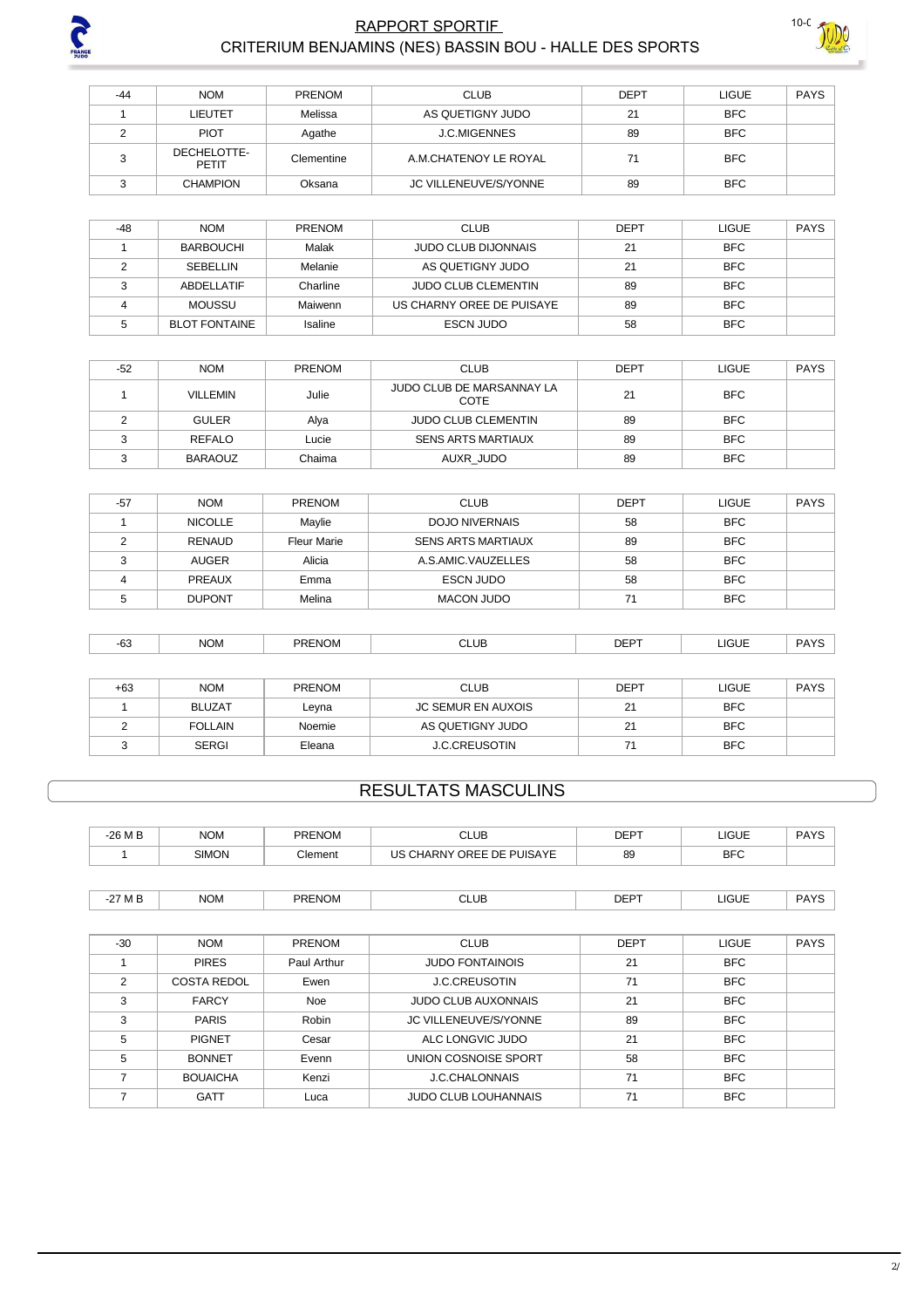

### RAPPORT SPORTIF CRITERIUM BENJAMINS (NES) BASSIN BOU - HALLE DES SPORTS



| $-34$ | <b>NOM</b>        | <b>PRENOM</b>       | <b>CLUB</b>                      | <b>DEPT</b> | <b>LIGUE</b> | <b>PAYS</b> |
|-------|-------------------|---------------------|----------------------------------|-------------|--------------|-------------|
|       | <b>LAHRIFI</b>    | Moulay<br>Mountasir | AS QUETIGNY JUDO                 | 21          | <b>BFC</b>   |             |
| C     | <b>DUVIEUSART</b> | Paul                | <b>JUDO CLUB DIJONNAIS</b>       | 21          | <b>BFC</b>   |             |
| 3     | <b>TORRES</b>     | Maxime              | A.S.AMIC.VAUZELLES               | 58          | <b>BFC</b>   |             |
| 3     | <b>RION</b>       | Alban               | <b>J.C.CHALONNAIS</b>            | 71          | <b>BFC</b>   |             |
| 5     | <b>RAY</b>        | Quentin             | <b>JC ST GENGOUX LE NATIONAL</b> | 71          | <b>BFC</b>   |             |
| 5     | <b>BADER</b>      | Bilel               | AS QUETIGNY JUDO                 | 21          | <b>BFC</b>   |             |
|       | TETU              | <b>Marius</b>       | <b>JC ST GENGOUX LE NATIONAL</b> | 71          | <b>BFC</b>   |             |
|       | LEMANCEAU         | Lorenzo             | <b>JUDO CLUB DIJONNAIS</b>       | 21          | <b>BFC</b>   |             |

| $-38$ | <b>NOM</b>       | <b>PRENOM</b> | <b>CLUB</b>                       | <b>DEPT</b> | <b>LIGUE</b> | <b>PAYS</b> |
|-------|------------------|---------------|-----------------------------------|-------------|--------------|-------------|
|       | KHATOYAN         | Aziz          | A.S.AMIC.VAUZELLES                | 58          | <b>BFC</b>   |             |
| 2     | LAFAILLE         | Timeo         | <b>JC SEMUR EN AUXOIS</b>         | 21          | <b>BFC</b>   |             |
| 3     | <b>GRANDJEAN</b> | Sacha         | A.S.AMIC.VAUZELLES                | 58          | <b>BFC</b>   |             |
| 3     | <b>PARIZOT</b>   | Quentin       | AS QUETIGNY JUDO                  | 21          | <b>BFC</b>   |             |
| 5     | <b>DIAZ</b>      | Gaspard       | <b>J.C.CHALONNAIS</b>             | 71          | <b>BFC</b>   |             |
| 5     | <b>TREFFOT</b>   | Mathis        | JUDO CLUB DE MARSANNAY LA<br>COTE | 21          | <b>BFC</b>   |             |
| ⇁     | <b>ALATEINTE</b> | Maxence       | AS QUETIGNY JUDO                  | 21          | <b>BFC</b>   |             |
|       | <b>MASIERO</b>   | Jilani        | <b>JUDO CLUB CLEMENTIN</b>        | 89          | <b>BFC</b>   |             |

| $-42$ | <b>NOM</b>                        | PRENOM          | <b>CLUB</b>                       | <b>DEPT</b> | LIGUE      | <b>PAYS</b> |
|-------|-----------------------------------|-----------------|-----------------------------------|-------------|------------|-------------|
|       | <b>BREUILLET</b>                  | <b>Noe</b>      | <b>JUDO CLUB BELLENEUVE</b>       | 21          | <b>BFC</b> |             |
| 2     | <b>TURINAY</b>                    | Mathias         | UNION COSNOISE SPORT              | 58          | <b>BFC</b> |             |
| 3     | <b>DIATTA</b>                     | Sadio           | JUDO CLUB DE MARSANNAY LA<br>COTE | 21          | <b>BFC</b> |             |
| 3     | <b>GAUDET</b>                     | <b>Baptiste</b> | <b>JUDO CLUB BELLENEUVE</b>       | 21          | <b>BFC</b> |             |
| 5     | <b>DEVESSIERE</b>                 | Gabin           | <b>DOJO NIVERNAIS</b>             | 58          | <b>BFC</b> |             |
| 5     | REFALO                            | Alexandre       | <b>SENS ARTS MARTIAUX</b>         | 89          | <b>BFC</b> |             |
|       | <b>FALLET-</b><br><b>MIYAHARA</b> | Kenji           | <b>JUDO CLUB DIJONNAIS</b>        | 21          | <b>BFC</b> |             |
|       | ANDRE                             | Alix            | <b>JUDO CLUB DIJONNAIS</b>        | 21          | <b>BFC</b> |             |

| $-46$ | <b>NOM</b>      | <b>PRENOM</b> | <b>CLUB</b>                | <b>DEPT</b> | <b>LIGUE</b> | <b>PAYS</b> |
|-------|-----------------|---------------|----------------------------|-------------|--------------|-------------|
|       | <b>BONADEI</b>  | Etienne       | J.C.DECIZOIS               | 58          | <b>BFC</b>   |             |
| ◠     | <b>DALLAH</b>   | Youshua       | UNION COSNOISE SPORT       | 58          | <b>BFC</b>   |             |
| 3     | <b>RIBOLI</b>   | Tristan       | J.C.DECIZOIS               | 58          | <b>BFC</b>   |             |
| 3     | <b>BLUM</b>     | Anton         | <b>JUDO CLUB DIJONNAIS</b> | 21          | <b>BFC</b>   |             |
| 5     | <b>MERBAH</b>   | Jad           | <b>JUDO FONTAINOIS</b>     | 21          | <b>BFC</b>   |             |
| 5     | YAHLA           | Ryad          | UNION COSNOISE SPORT       | 58          | <b>BFC</b>   |             |
|       | <b>BLANQUET</b> | Evariste      | JUDO CLUB BELLENEUVE       | 21          | <b>BFC</b>   |             |
|       | <b>ROBERT</b>   | Hyacinthe     | <b>J.C.CHALONNAIS</b>      | 71          | <b>BFC</b>   |             |

| $-50$ | <b>NOM</b>                     | PRENOM                | <b>CLUB</b>                 | <b>DEPT</b> | <b>LIGUE</b> | <b>PAYS</b> |
|-------|--------------------------------|-----------------------|-----------------------------|-------------|--------------|-------------|
|       | <b>GULIASHVILI</b>             | Louis                 | <b>JUDO CLUB DIGOIN</b>     | 71          | <b>BFC</b>   |             |
| 2     | <b>NDEM</b><br><b>BILOUNGA</b> | <b>Francois Denis</b> | ALLIANCE DOJO 71            | 71          | <b>BFC</b>   |             |
| 3     | <b>RAMOS</b>                   | Eliot                 | US CHARNY OREE DE PUISAYE   | 89          | <b>BFC</b>   |             |
| 3     | <b>SEDDIKI</b>                 | <b>Iliane</b>         | <b>J.C.CREUSOTIN</b>        | 71          | <b>BFC</b>   |             |
| 5     | <b>OCHIRBAT</b>                | Tengis                | AS QUETIGNY JUDO            | 21          | <b>BFC</b>   |             |
| 5     | <b>ROUX</b>                    | Quentin               | <b>JC SENNECEY LE GRAND</b> | 71          | <b>BFC</b>   |             |
|       | <b>BERNARD</b><br><b>GODET</b> | Albin                 | JUDO DOJO DE BOURGOGNE      | 21          | <b>BFC</b>   |             |
|       | <b>SAVIGNAT</b>                | Evan                  | A.S.AMIC.VAUZELLES          | 58          | <b>BFC</b>   |             |